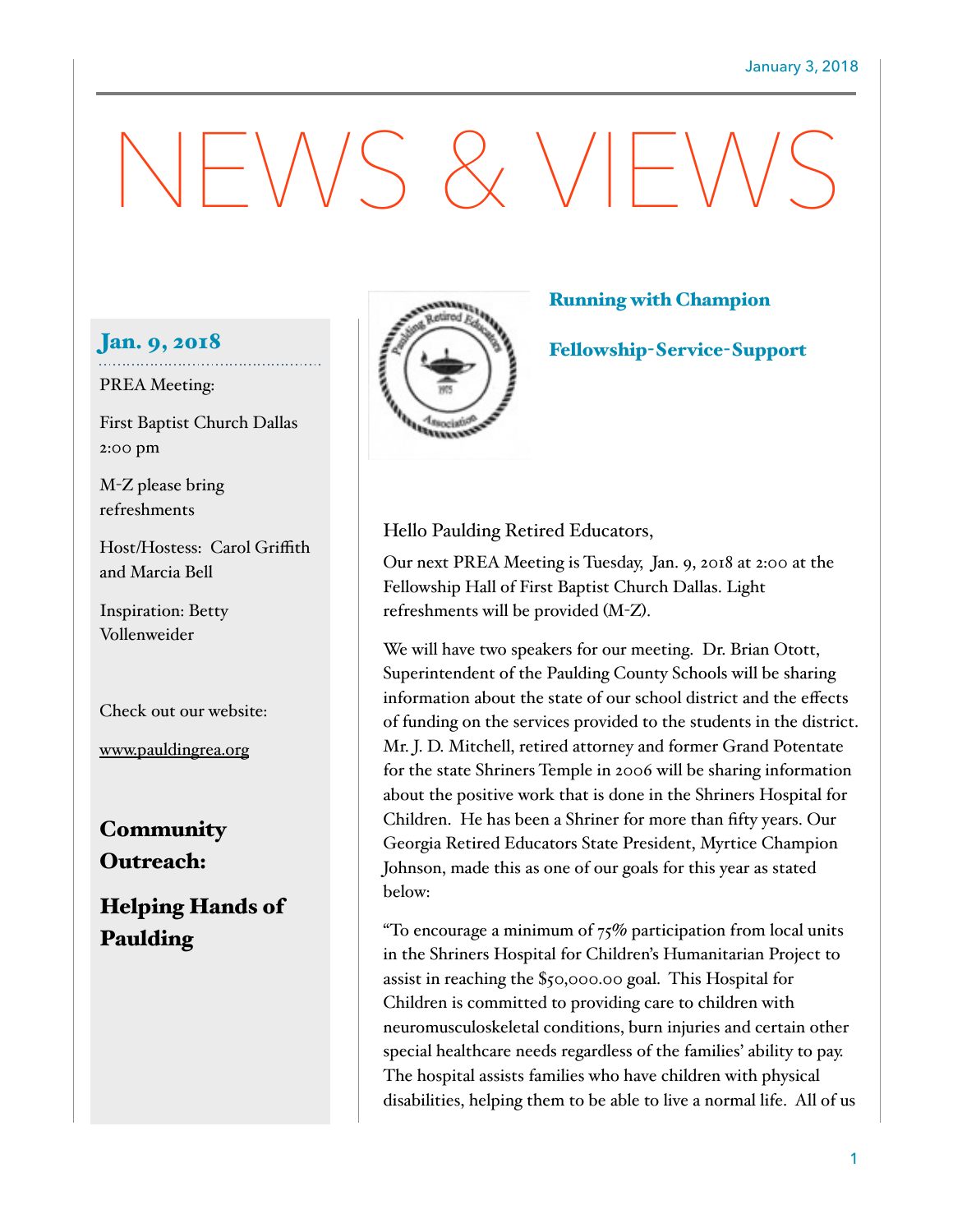# Dates to Remember:

PREA Cluster Meeting April 5, 2018 at the Cherokee Country Club in Cedartown, GA

59th Annual GREA Convention will be held in Macon, GA May 8-10, 2018

Jan. 9, 2018 PREA Meeting Please bring donations for Helping Hands of Paulding.

March 13, 2018 PREA Breakfast Meeting

May 2018 PREA Celebrating with the 2018 Retirees

may have seen or known a child during our tenure as classroom teachers who was afflicted with one or more of these physical disabilities. As classroom teachers we've always stood by our students. Therefore, I'm asking you to continue in that stand. Each of our local units is asked to "stand" by contributing \$350.00 to this cause assisting our children in living a normal, healthy life. Some may want to make personal contributions as well. All donations are tax deductible when you make your checks payable directly to the Shriners Children's Hospital. I'm soliciting your support and prayers in this worthwhile effort."

Once again, you will receive our News and Views and a reminder phone call prior to each meeting. If you were unable to attend our first two meetings then please pick up your handbook at the January meeting. During this year please refer to our handbook and to our webpage, [www.pauldingrea.org](http://www.pauldingrea.org) for any information that you might need. Thank you to Jeaneen Camp and Connie Tibbitts for the great jobs on the newsletter and the website.

Thanks to each of you again for the hard work and sacrifice that each of you gave in your career to touch the lives of your many students. The impact that you had on the students you served is immeasurable.

We look forward to seeing each of you Tuesday at the First Baptist Church for the January 9th meeting of the Paulding County Retired Educators.

Respectfully,

Ricky Clemmons